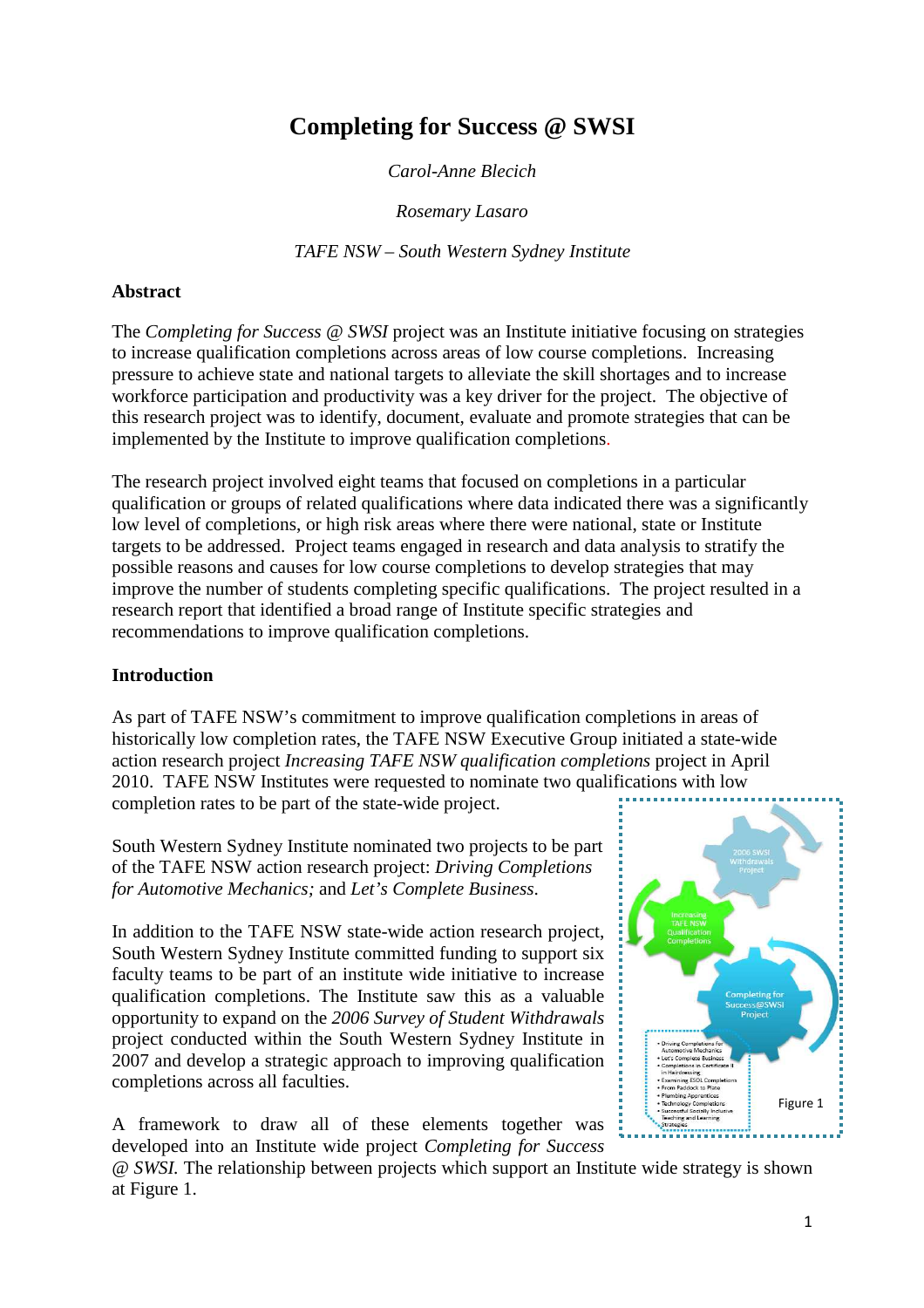The objectives of the project were for each project team to;

- Conduct literature review relevant to their qualification
- Analyse SWSI statistical data to identify trends; gender, age group and demographics
- Analyse results in line with literature review
- Report findings from research
- Develop strategies to improve completions based on findings from research
- Investigate completion rates across the State
- Prepare recommendations on the future resource development requirements and information provided to students
- Share identified strategies across faculties and the Institute

Project teams across faculties commenced researching the possible reasons and causes for low course completions with the plan to develop strategies that may improve the number of students completing specific qualifications. Teams actively worked on a range of issues impacting on qualification completions identified through literature including:

- identifying Institute industry areas experiencing low completions through data analysis
- reviewing information provided to students and the alignment of student intentions with course requirements
- researching the views of students who have withdrawn
- analysing teaching and learning practices and approaches to course delivery
- investigating specific workplace and community partnerships
- identifying and developing student support strategies and benchmarking activities with other sections and Institutes

## **Literature Review**

It is recognised that the vocational education and training sector plays an important role in alleviating skills shortages, increasing participation in the workforce and increasing productivity in Australia. The 2010 Intergenerational Report (Australian Government, 2010) identifies the expected decline in numbers of workers in proportion to dependants as a major risk factor to future economic growth. This has resulted in all Australian governments increasing public funding to the VET sector to achieve ambitious national targets for increased enrolments and the doubling of qualification completions by 2020.

TAFE NSW Strategy Unit (April, 2010) conducted a comprehensive literature review that focused on recent Australian research on completions. This review identified three key themes that linked completion challenges with proposed solutions:

- 1. student characteristics and intentions
- 2. program design and delivery
- 3. external factors, including labour market conditions

TAFE NSW Strategy Unit (November, 2010) state in their preamble that rather than qualification completion rates, the main performance measure of the Australian VET system has been on module completion rates. However, there is a strong public and professional interest in improving the number of students completing vocational education and training (VET) qualifications, as research indicates this links with employment outcomes. Internationally there is also a trend to directly monitor course completions and Shreeve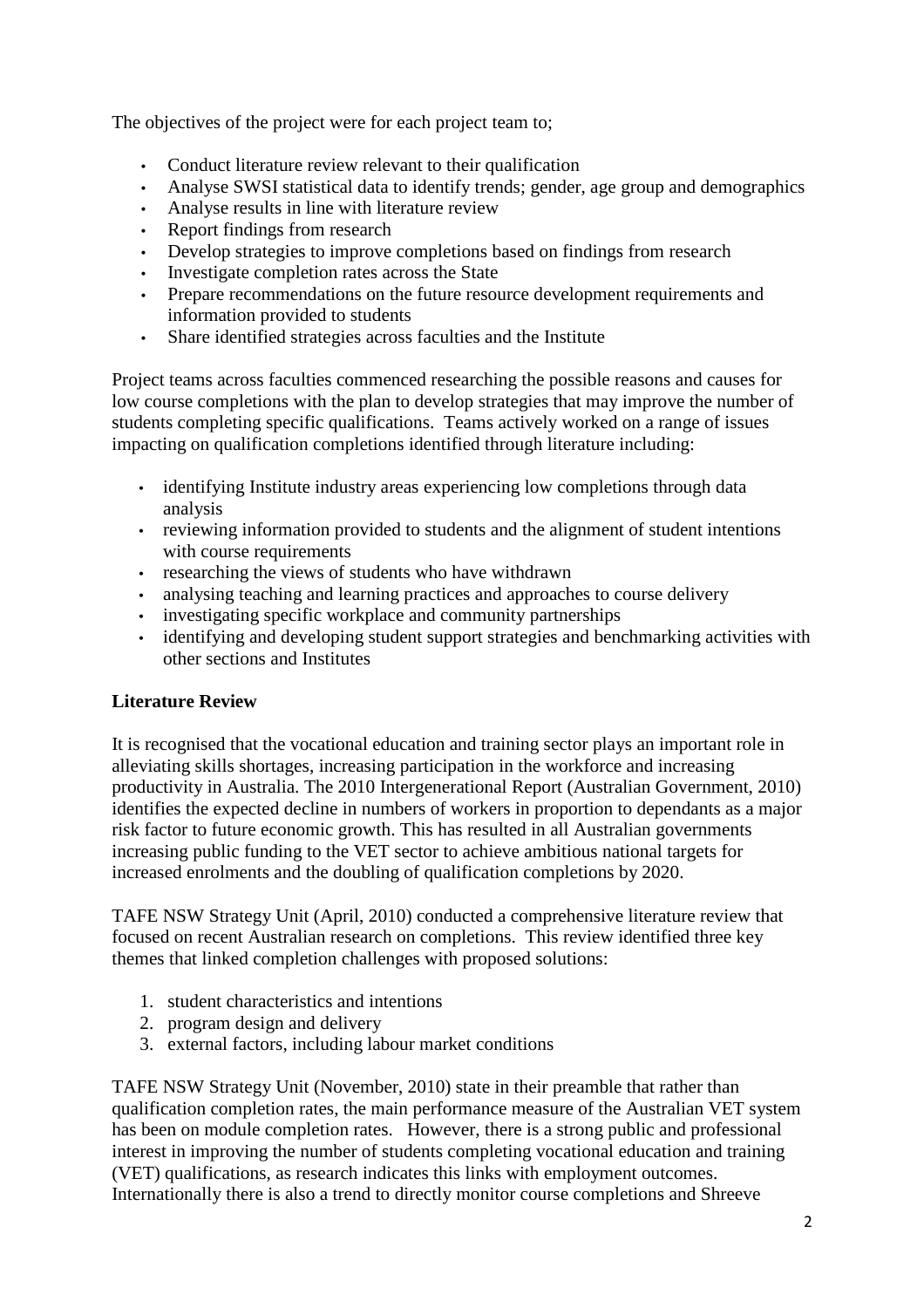(2009), in his research in the United Kingdom identified a strong link between qualification completion and an increase in an individual's earning capacity. Qualification completions are also a focus of the European VET quality framework (CEDEFOP, 2009). New national VET reporting and regulatory arrangements, combined with the planned implementation of a unique identifier for VET students, are likely to ensure completions measures are highlighted in the VET Australian Sector. (VET National Data Strategy Action Group, 2010).

The literature review with the annotated bibliography and the three key themes provided a platform for the Institute research projects and was used extensively by project teams in order to identify trends and confirm literature findings that related to their individual projects. For example four certificate III courses (Automotive, Plumbing, Commercial Cookery and Meat Retailing – Butchery) involved in the "*Completing for Success @ SWSI"* project focused on apprenticeships and referred to significant findings from the literature review including apprentices leaving an apprenticeship in 2007 listed their most significant reason for not completing was: 69.7% employment related followed by 10.1% training related and 10% personal reasons and only 1.4% were attributed to not being happy with off the job training (Karmel and Misko, 2009).

Snell and Hart (2008) research compared the experiences of 'non-completing" apprentices with those still in training and found that unpleasant working conditions, low wages, poor quality training and lack of support were common complaints both from the non-completers as well as those still in training. Subsequent research undertaken by Karmel and Mlotkowski (2010) found the main factor apprentices cited for withdrawing within the first three months of their apprenticeship were employment related and involved poor working conditions or non-sympathetic bosses or workmates.

Another project focusing on Certificate II in English for Speakers of other languages concluded that the list of possible reasons for non completion is varied. As summarised by John (2004), these include student characteristics, program design and external factors such as welfare requirements and labour market conditions. Students from non English speaking background are often seen as "at risk" in the VET sector. Other reasons suggested for non completion are that the student loses interest when they find that the course is not going to help them achieve their employment goals. Alternately they may pick up the skills they need well before they complete the course.

Karmel (2008) has emphasised that it is important not to confuse non-completion with failure. The student may have picked up sufficient skills to get a better job and may choose to leave. Strategies such as enrolling in specific skills sets may be the preferred option for some students (Foyster, 2000) and would be more efficient use of our resources. This would also tighten the link between prevocational and vocational training providing a streamlined and efficient approach to vocational training (Moy, 1990).

Recent research conducted by Kennedy & Haines (2008) proposes that students need to understand a range of information relating to employment, career, education and training pathways that are associated with their particular chosen course of study. They conclude that inadequate understanding of this information can be linked to poor completion rates in the VET sector.

The Information Technology project focused on whether there was a causal link between poor understanding of the IT industry and the low qualification completions and examined a range of factors including;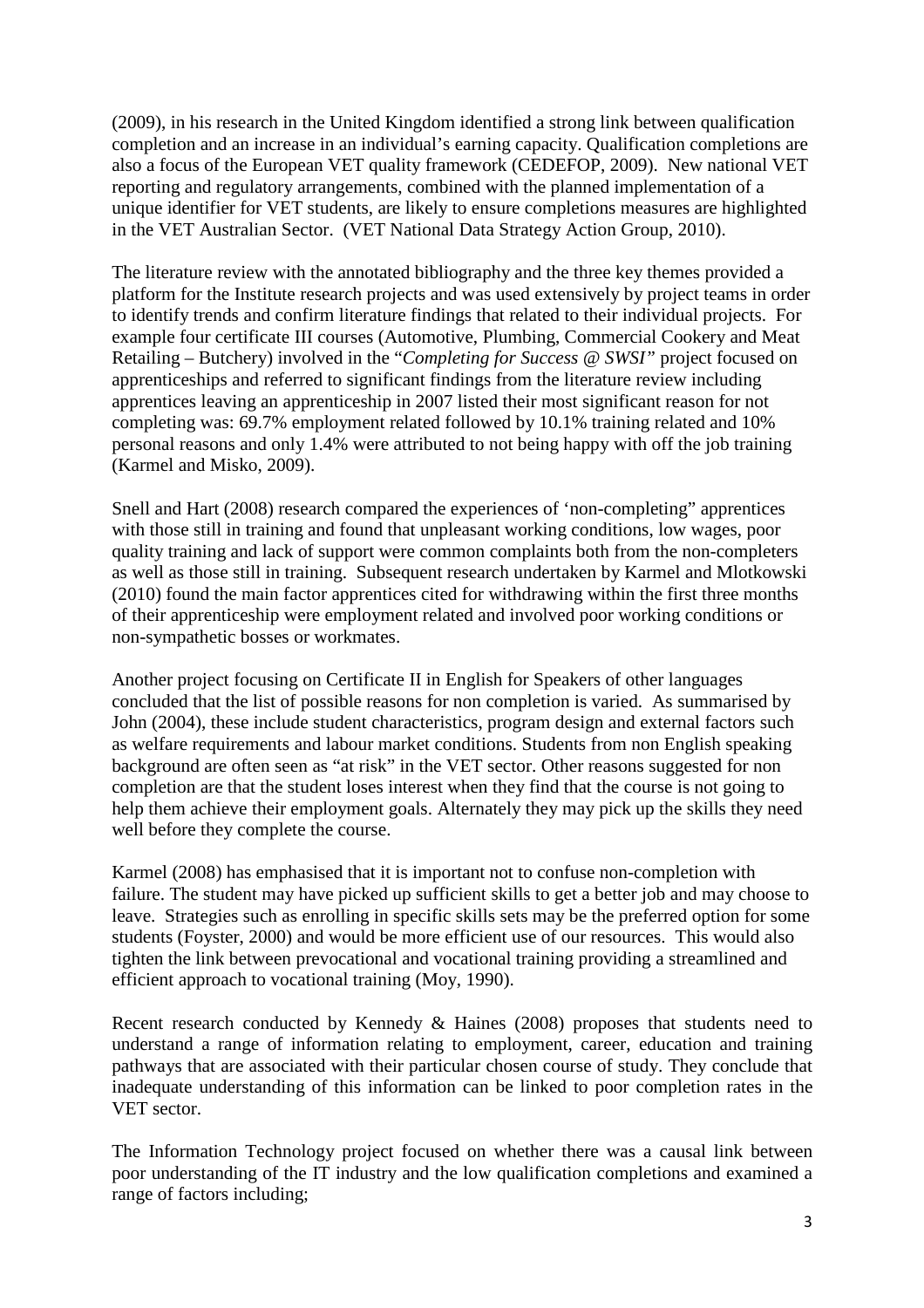- the prevalence of non completions in long or high level programs;
- the poor outcomes for participants in information technology courses;
- the number of younger students participating;
- low levels of prior education: and
- the lower socio-economic background of some students.

Mitchell and Ward (2010) further suggest that the reasons for non-completion are likely to vary from cohort to cohort and should, therefore, be examined on that basis. TAFE NSW Strategy (November, 2010) state that "a critical message expressed in the research indicates that students usually have more than one reason for not competing, so a multi-faceted approach is needed to improve qualification completions in TAFE NSW. No single solution will work for every student and no single solution will resolve the problem entirely" p.7.

### **Research method**

The *Completing for Success @ SWSI* research project was supported by senior management through mentoring and workshops related to key aspects of the project including team building, risk analysis and research methodologies and strategies. The Institute engaged an external consultant in the early stages of the project to facilitate the teams in developing the action research project: including the review of relevant literature; developing research questions; determining a suitable methodology; and planning where and how to collect data. It was important that institute staff engaging in the research understood the ethical requirements for accessing student information and confidentiality provisions to those being surveyed.

All project teams used a form of action based research to address identified problems relating to qualification completions. The research methodology used for this project incorporated a combination of quantitative and qualitative data. Project teams were provided with Institute data sets extracted from the TAFE NSW Data Warehouse for 2007, 2008 and 2009 calendar years. This data enabled project teams to identify qualifications that were experiencing low completions, track individual student pathways and identify student characteristics such as gender, age, NESB, language spoken at home, language and literacy and prior level of schooling. A detailed list of the research methods that were undertaken by each project team is provided at TAB A.

To ensure appropriate rigour in the research representatives from each project team met on three occasions (May, June and September 2010) with VET research specialists. As a result of these meetings teams were able to seek professional guidance, minimise bias, identify sampling strategies and refine the design of their data collection tools, particularly their survey and interview instruments. Project teams saw value in the mixed methods approach in particular for capturing different types of information such as ratings and attitudes and ensuring validation.

The final meeting in September focused on the results of the data collection and the design of the final reports. In discussing the results of the data collection, much of the focus was placed on the importance for the final report of clarifying what had been proved and what required further investigation. In many cases the survey identified issues that were then tested in interviews. For example, in the Improving Technology Completions project quantitative data was collected from students via a survey and quantitative and qualitative data from teachers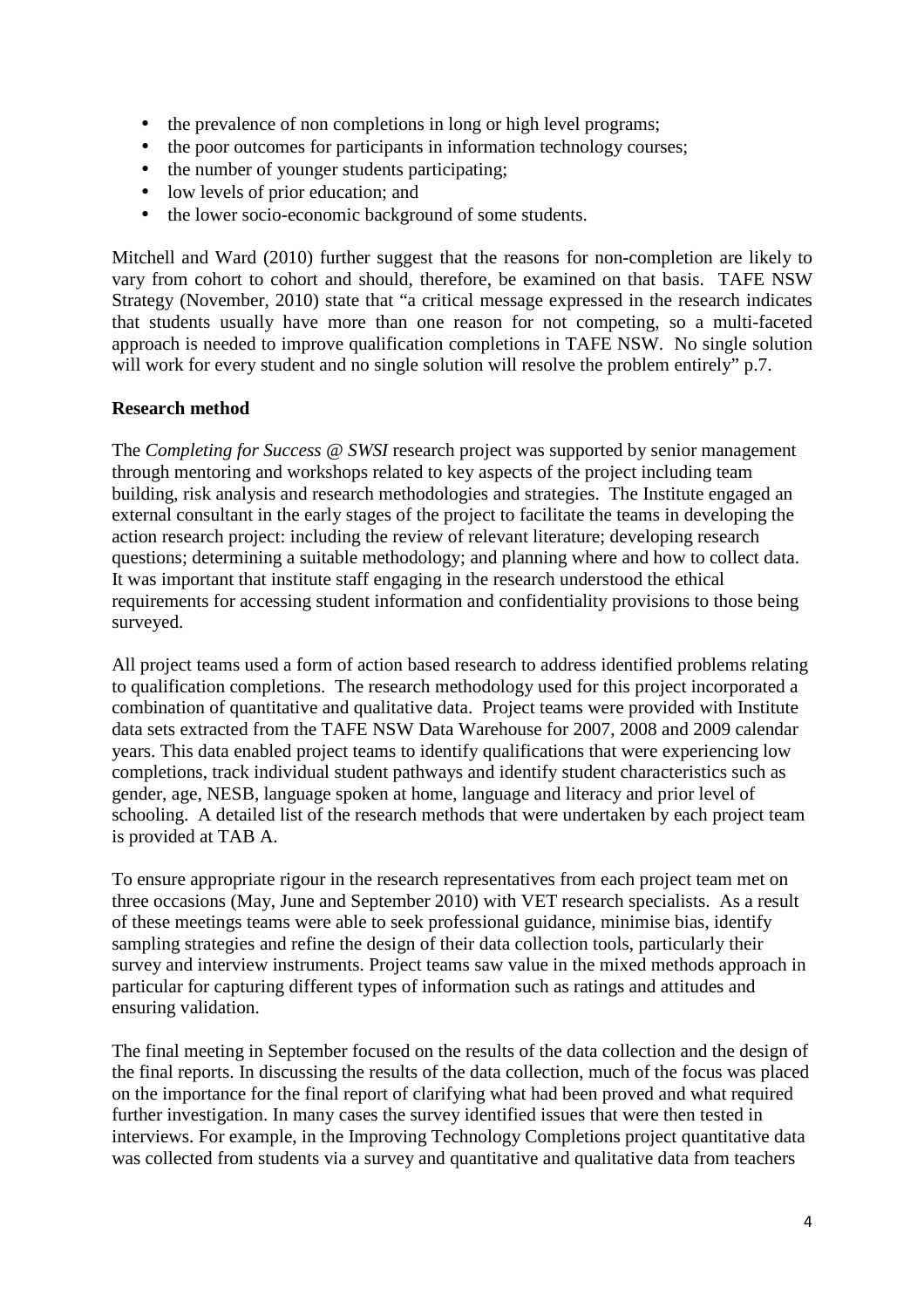via a second survey. Finally, a number of interviews of staff allowed for more in depth discussion of factors raised in the teacher survey.

## **Findings and discussion**

Dr Mitchell prepared the final evaluation report based on the final reports prepared by the project teams, evaluation interviews with Project Sponsor, Carol-Anne Blecich, Project Manager, Rosemary Lasaro and Faculty Project Team Managers.

Mitchell (2010) stated overall findings in his report on p2:

- "..the project teams were effective in identifying reasons for non-completions in the programs they selected for investigation. These reasons were many but often they were similar across different project teams. For instance, many teams found that inadequate information before enrolment might lead to an inappropriate choice of program by the student and affect later success. Teams noted that this can be rectified by the thorough provision of information before enrolment.
- The research showed that there are lessons for both employers and TAFE. On the employer side, workplace conditions such as low pay and workplace responsibilities often contribute to non-completions. On the TAFE side, the quality of teaching, communication between teachers and students and providing feedback for students can increase student satisfaction and ultimately their ability to successfully complete their qualifications.
- The effectiveness of the project teams is demonstrated by their concrete and realistic recommendations about different strategies and processes that can be implemented within the Institute. These include encouraging some students to enrol in specific skills sets, providing early screening to identify new students in need of support and maintaining communication channels with apprentices to identify issues that might influence their study". p2

Mitchell (2010) also highlighted in his report on p3:

- "While the eight project teams examined completion rates from Certificate I through to Diploma level, many project teams focused around the lower levels, Certificate I - III. This focus on the lower levels included a common if implicit hypothesis among the research teams that these lower levels often are critical points in the journey into post-school education for young students. Team members believed that if these young people can be helped to complete these lower level qualifications, then young students may have more success later in their learning journey.
- In contrast, several teams focused on student groups at the levels of Certificate IV and above, emphasising the point that sometimes students may need additional support once they pass the Certificate III or trade qualification level. It can't be assumed that if students gain a trade certificate they will need minimal support later.
- One theme running through the rationale statements by the teams is that many students at the Institute are from a non-English speaking background and they generally are a diverse group in terms of previous education and cultural background.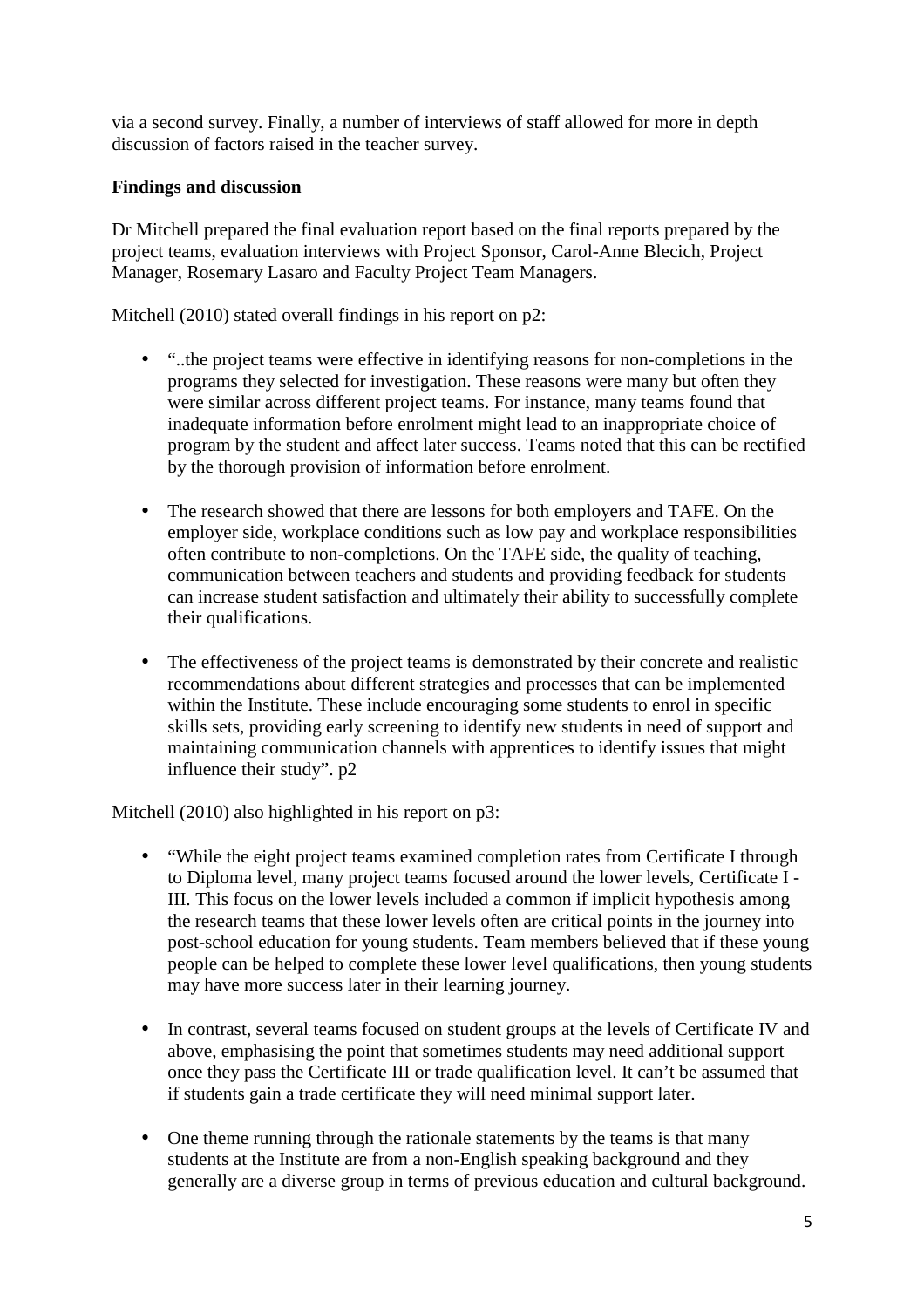Another theme is that many students are young, fresh from school, but have not had academic success at school.

- Project teams commenced the project in the belief that to respond to these diverse needs will almost certainly require multiple initiatives by the staff, not a single initiative or strategy. All project teams sought to identify current or proposed good practice strategies by the Institute staff and other practical steps that could improve completion rates. The selection of student groups for analysis by the eight project teams reveals some of the diversity of the student cohorts in the Institute, including the following:
	- voung students straight from school, often with negative experiences at school; or students with disrupted or inadequate schooling, often resulting in low levels of literacy and numeracy
	- people who have experienced long-term unemployment
	- students who have a non-English speaking background, often from refugee or migrant family."

## **Conclusions**

This research project highlighted that the reasons students do not achieve successful course completion are complex and diverse. Literature and research conducted across the Institute indicates that non-completions were due to a range of factors including job commitments, family responsibilities, time management, transport problems, the level of difficulty to the course, literacy and numeracy issues and the fact that some learners only want specific units not a complete course.

The *Completing for Success @ SWSI* action research project concluded that the most effective strategies to improve qualification completion outcomes in the research samples were:

- Collaborative partnerships
- Professional teaching practice
- Course duration & skill sets
- Pre-enrolment screening & information sessions
- Employer engagement

These key strategies are summarised in diagrammatic form at TAB B, which also provides a snapshot of the key drivers, the eight project teams and action research methodologies underpinning this institute wide initiative. Each project team came up with specific local strategies and recommendations in relation to their specific qualification, program or student cohort.

The Institute has committed to a continuing focus on completions across the institute in 2011. The recognition achieved through the 2010 TAFE NSW Quality Award: Encouragement Award in the category of *Excellence in Learning Outcomes* has also raised awareness and an improved focus at teaching section level on course completion strategies.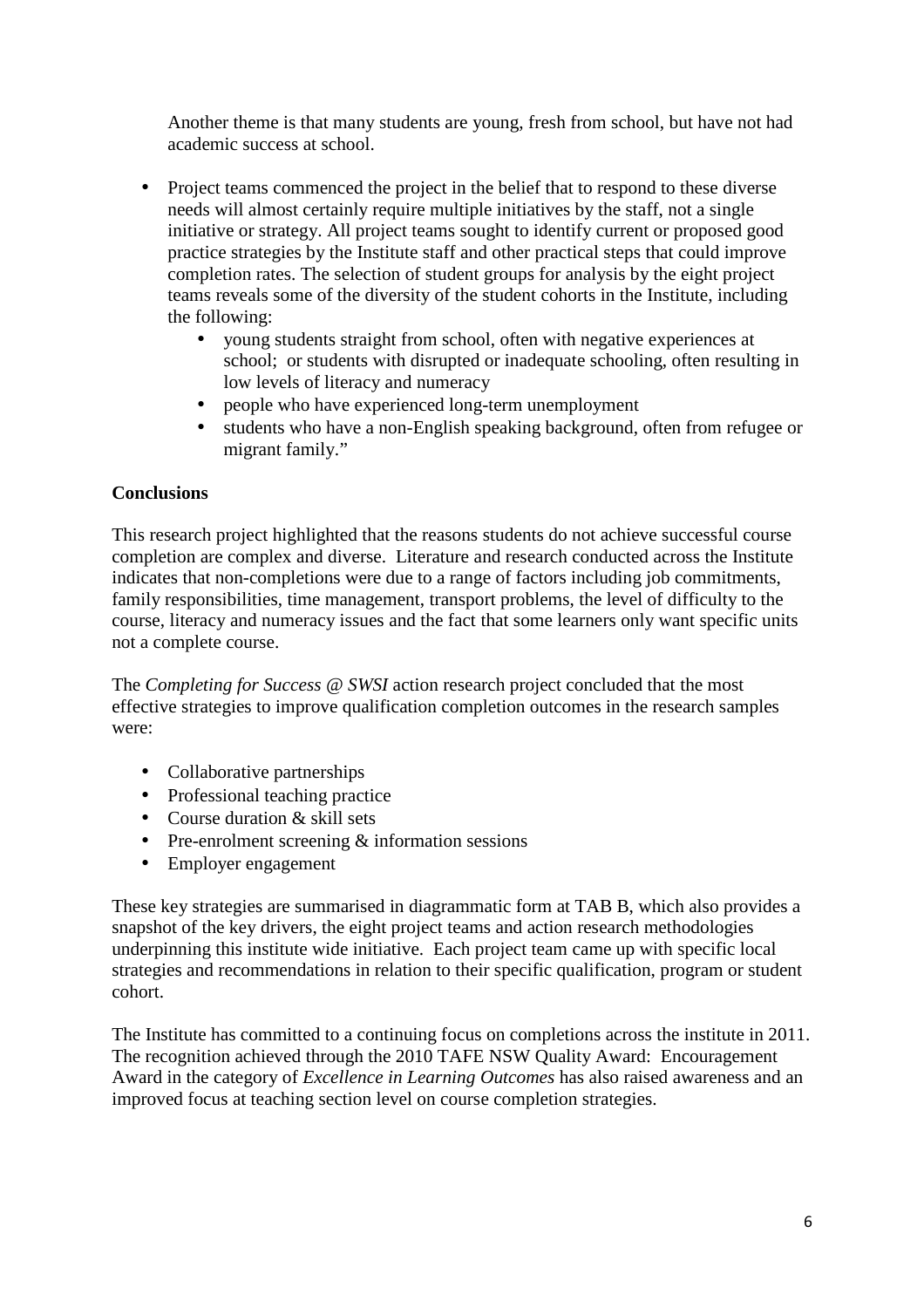### **Acknowledgements**

TAFE NSW – South Western Sydney Institute acknowledges;

- The dedication and input by the Project Team Managers and their teams and all staff in the Institute, who participated in this action based research project including the Corporate Strategy and Governance Unit for project management support and data collection.
- Dr John Mitchell and Mr John Ward from John Mitchell & Associates, for their work with project teams to ensure appropriate rigour in their research. For the professional conversations conducted to provide teams with an in-depth discussion on research methodology, data collection, sampling strategies, refinement of survey and interview instruments and for the design of final evaluation report.
- TAFE NSW Strategy Unit who played a pivotal role in commencing the state-wide completions project, providing the comprehensive literature review and guidance.

### **References**

Australian Government – Treasury. (2010). *Australia to 2050: Future challenges Intergenerational Report*. Barton, ACT.

European Centre for the Development of Vocational Training (CEDEFOP). (2009). *Continuity, consolidation and change: Towards a European era of vocational education and training.* Luxembourg: Office for the Official Publications of the European Communities. Retrieved from http://www.cedefop.europa.eu/EN/publications/12894.aspx

Foyster, J. et al. (2000) *Student Flows through Australian TAFE courses*, Adelaide, NCVER

John, D. (2004) *Identifying the key factors affecting the chance of passing vocational education and training subjects,* Adelaide, NCVER. Retrieved from www.ncver.edu.au

Karmel, T. Et al (2008) *Welfare to Work: Does VET make a difference?* Adelaide, NCVER Retrieved from http://www.ncver.edu.au/research/proj2/sp604a.html

Karmel, T, and Misko, J. (2009) *Apprenticeships and traineeships in the downturn,* Adelaide, NCVER. Retrieved from http://www.ncver.edu.au/research/commerical/op04330.pdf

Karmel, T. And Mlotkowski, P. (2010) *How reasons for not completing apprenticeships and traineeships change with duration* Adelaide, NCVER. Retrieved from http://www.ncver.edu.au/publications/2234.html

Kennedy, M.L. and Haines, B. (2008) *Course expectations and career management,* Adelaide, NCVER. Retrieved from www.ncver.edu.au/students/publications/2012.html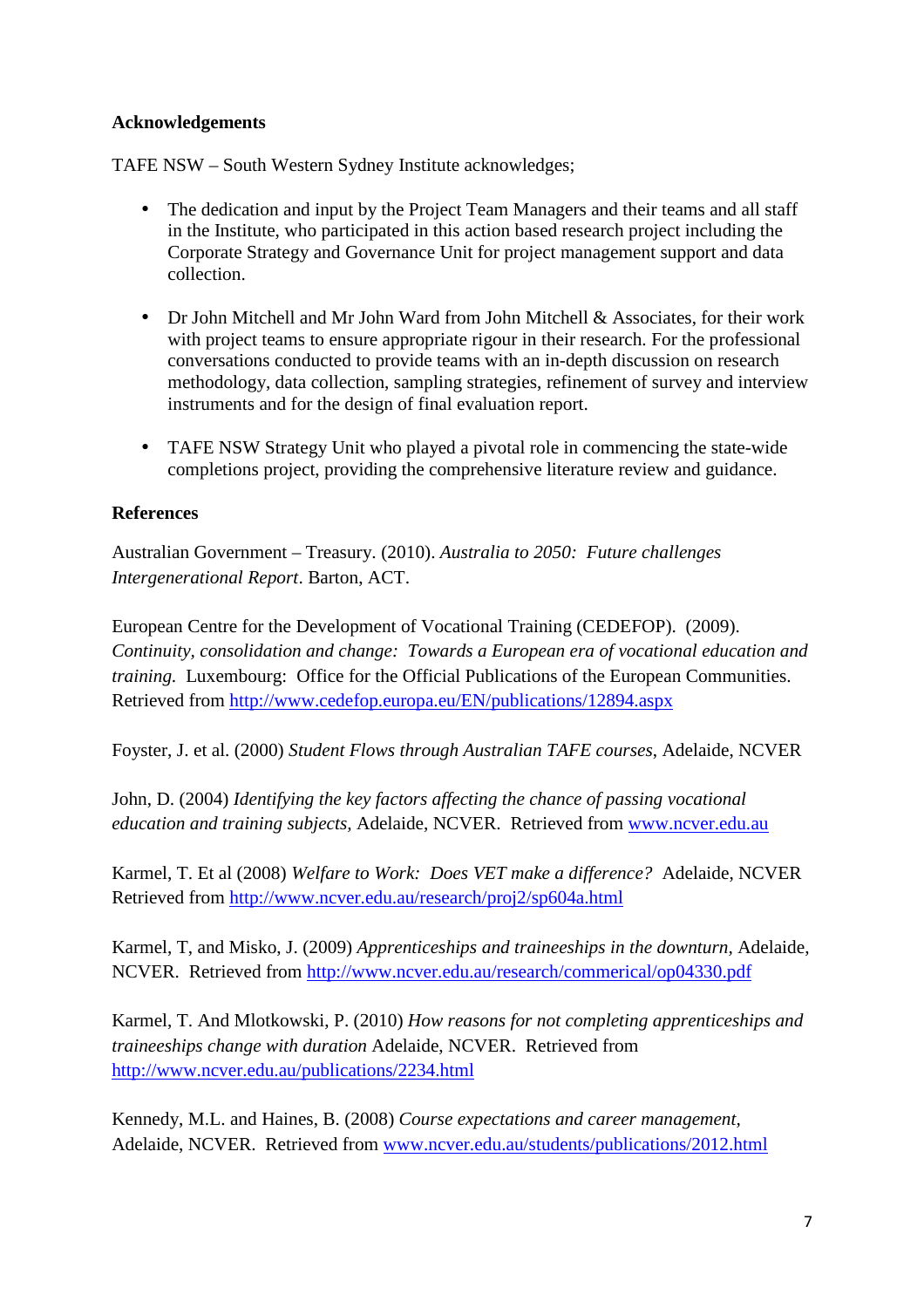Mark, K.and Karmel, T. (2010) *The likelihood of completing VET qualification: A model based approach* National Centre for Vocational Education Research (NCVER) Adelaide. Retrieved from http://ncver.edu.au/publications/2272.html

Mitchell, Dr. J. and Ward, J. (2010). '*Why measure non-completions?* A literature review for the Service Skills Australia project' *Evaluation Frameworks for VET,* John Mitchell & Associates.

Mitchell, Dr. J. (2010). *Strategies for Increasing Completion Rates Final Evaluation Report for Increasing Qualifications Completions Projects at South Western Sydney Institute* John Mitchell and Associates, unpublished report.

Moy, J. (1990) *Relationships between course design, course delivery and course outcomes – A review of the literature,* Sydney, unpublished, TAFE NSW Educational Services Divisions Research and Planning Sub-Committee.

Snell, D. And Hart, A. (2008). *Reasons for non-completion and dissatisfaction among Apprentices and Trainees: A Regional Case Study, International Journal of Training Research* 6 (1), 44-73. Retrieved from http://avetra.org.au/publications/the-internationaljournal-of-training-research/contents-of-past-journals

Shreeve, R. (2009). *Some ideas from England: A practitioner's perspective.* Adelaide: NCVER. Retrieved from http://www.ncver.edu.au/pubs/confs/IdeasEngland\_Mar09\_Shreeve.pdf

TAFE NSW. (2010) Completions in the Vocational Education and Training Sector Literature Review. TAFE Strategy, unpublished report.

TAFE NSW. (2010) Increasing TAFE NSW Qualification Completions – A report for the TAFE Executive Group. TAFE Strategy, unpublished report.

TAFE NSW - South Western Sydney Institute – Planning and Performance Unit. (2007) *2006 Survey of Student Withdrawals*. TAFE NSW, unpublished report*.* 

VET National Data Strategy Action Group. (2010). *A Unique Student Identifier for Australia's Vocational Education and Training System: Consultation Paper about introduction of a USI in VET* Ministerial Council for Tertiary Educational and Employment (MCTEE).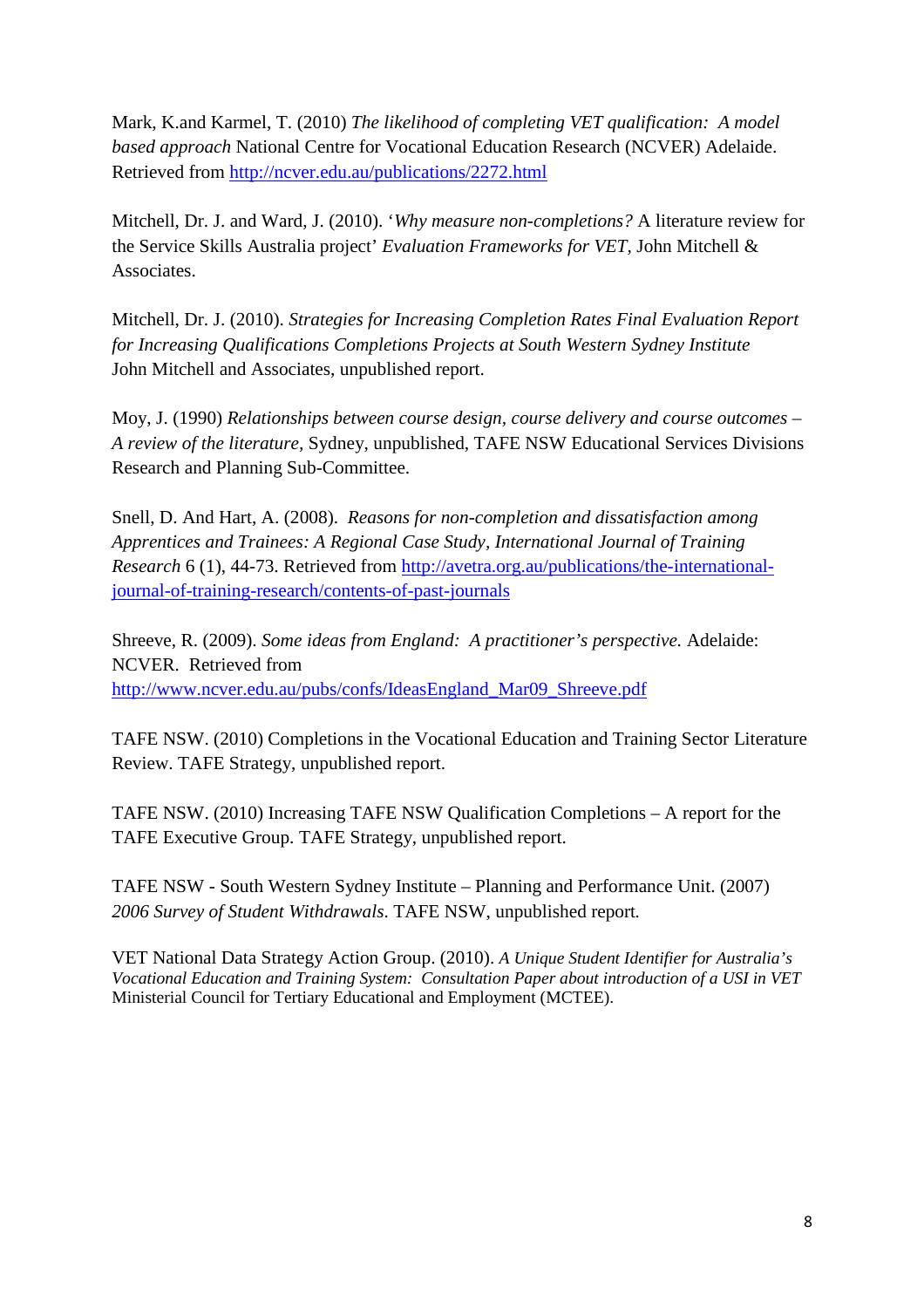## **RESEARCH METHODS USED BY EACH PROJECT TEAM**

| <b>KEY FOCUS AREAS</b>                                                                                                                                                                                                                                                                  | <b>RESEARCH METHODS</b>                                                                                                                                                                                                                                                                                                                                                                                                                                                                                                                                                                                                                                                                                                                                                                      |
|-----------------------------------------------------------------------------------------------------------------------------------------------------------------------------------------------------------------------------------------------------------------------------------------|----------------------------------------------------------------------------------------------------------------------------------------------------------------------------------------------------------------------------------------------------------------------------------------------------------------------------------------------------------------------------------------------------------------------------------------------------------------------------------------------------------------------------------------------------------------------------------------------------------------------------------------------------------------------------------------------------------------------------------------------------------------------------------------------|
| <b>APPRENTICESHIP</b><br>Certificate III in Automotive Mechanical Technology (Light<br>Vehicle)<br>Certificate III and Certificate IV in Plumbing<br>$\widetilde{\phantom{m}}$<br>Certificate III in Commercial Cookery (Trade) & Certificate III<br>in Meat Retailing (Butchery Trade) | Survey and interview of students, employers, teachers on programs related to the project and<br>industry bodies<br>Survey teachers, Head Teachers and Program design<br>Data analysis such as student enrolments vs. unit completions, student qualification completions<br>by gender, age, NESB, language spoken at home, language and literacy and prior level of<br>schooling                                                                                                                                                                                                                                                                                                                                                                                                             |
| <b>SOCIAL INCLUSION TARGET GROUPS</b><br>Teaching and Learning strategies to improve qualification<br>completions for social inclusion target and equity groups                                                                                                                         | Cohort specific level to identify situation in relation to specific support, pre-planning and<br>program design and modification for individual targeted programs, and for individual students<br>within mainstream programs<br>Electronic Survey Instrument (via Survey Monkey) and brainstorming sessions<br>$\widetilde{\phantom{m}}$<br>Interview instrument<br>Analysis of Institute Data (2007, 2008 & 2009) from TAFE NSW Data warehouse to track<br>completion and articulation for research sample                                                                                                                                                                                                                                                                                  |
| <b>HIGHER LEVEL QUALIFICATIONS</b><br><b>Certificate IV in Small Business</b><br>Certificate IV and Diploma in Information Technology<br>(Networking)                                                                                                                                   | Engaged in literature research and findings from previous studies specific to the discipline area<br>Mixed research methods including action research and qualitative research<br>Study of research literature and findings from previous studies specific to the discipline area<br>$\widetilde{\phantom{m}}$<br>Reviewed statistical data in an attempt to profile students who enrol in the qualification across<br>colleges in the Institute including; age, gender, fee payment, employment status, level of<br>previous education<br>Surveying a sample of past students (telephone interviews) & surveying current students $-$<br>written and in class<br>Questionnaire for head teachers and teachers was developed to provide feedback on possible<br>reasons for non completions. |
| <b>CERTIFICATE II AND III COURSES</b><br>Certificate II in English for Speakers of Other Languages<br>$\tilde{\phantom{a}}$<br>(ESOL)<br>Certificate II in Hairdressing                                                                                                                 | Case studies and analysing statistics<br>Interviews of past students and new/beginning students<br>Surveys of past students, based on intentions to complete and impact of variables throughout the<br>course<br>Action based research – action and critical reflection and mixed methods including historical<br>research of statistics                                                                                                                                                                                                                                                                                                                                                                                                                                                     |